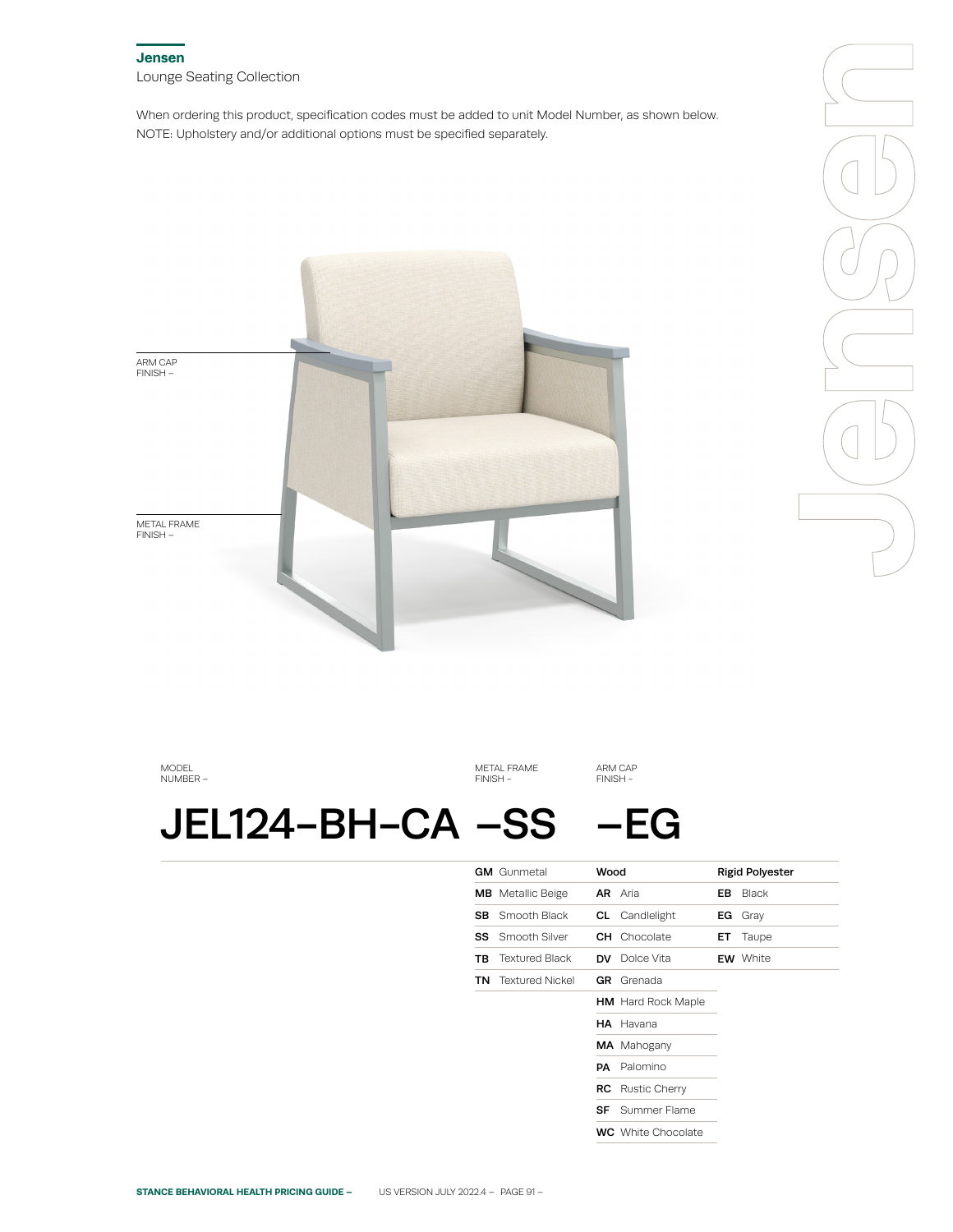#### **Jensen**

Lounge Seating Collection

Different fabrics may be specified on the seat and on the back. In this case, use the higher grade of the two. No additional upcharge applies. All prices are in US dollars (USD).

### **JEL124-BH-CA**

| DESCRIPTION |
|-------------|
|-------------|

24" Lounge Chair

Closed arms



| <b>DIMENSIONS -</b> | OPTIONS-                       |        |
|---------------------|--------------------------------|--------|
| <b>Width 27.5</b>   | <b>CAL 133</b>                 | $+120$ |
| Depth 28.5          | Moisture barrier               | $+120$ |
| Height 34           | Wood arm caps                  | $+0$   |
| Seat Width 24       | Polyurethane arm caps          | N/A    |
| Seat Depth 19       | Rigid Polyester arm caps       | $+250$ |
| Seat Height 18      | Corian® Solid Surface arm caps | $+615$ |
| Arm Height 26       | Bolt-to-floor brackets         | $+85$  |
| COM Yard 3.25       | Additional 20lbs weight        | $+185$ |
| COM Yard Back 1.25  | Additional 40lbs weight        | $+370$ |
| COM Yard Arms 1     |                                |        |
| COM Yard Seat 1     |                                |        |
| Ship Weight 73      |                                |        |
| Cubic Feet 19       |                                |        |
|                     |                                |        |
|                     |                                |        |



| MODEL NO.    | COM/1 | 3 | $\mathbf{A}$                            | - 5 |  |  |
|--------------|-------|---|-----------------------------------------|-----|--|--|
| JEL124-BH-CA |       |   | 2334 2635 2935 3236 3537 3837 4138 4438 |     |  |  |

OPTIONS –

# **JEL131-BH-CA**

DESCRIPTION –

31" Lounge Chair

Closed arms



| <b>Width 34.25</b> |       |              |      | <b>CAL 133</b>          |      |                                |      | $+180$ |
|--------------------|-------|--------------|------|-------------------------|------|--------------------------------|------|--------|
| Depth 28.5         |       |              |      | Moisture barrier        |      |                                |      | $+180$ |
| Height 34          |       |              |      | Wood arm caps           |      |                                |      | $+0$   |
| Seat Width 31      |       |              |      | Polyurethane arm caps   |      |                                |      | N/A    |
| Seat Depth 19      |       |              |      |                         |      | Rigid Polyester arm caps       |      | $+250$ |
| Seat Height 18     |       |              |      |                         |      | Corian® Solid Surface arm caps |      | $+615$ |
| Arm Height 26      |       |              |      | Bolt-to-floor brackets  |      |                                |      | $+85$  |
| COM Yard 3.5       |       |              |      | Additional 20lbs weight |      |                                |      | $+185$ |
| COM Yard Back 1.5  |       |              |      | Additional 40lbs weight |      |                                |      | $+370$ |
| COM Yard Arms 1    |       |              |      |                         |      |                                |      |        |
| COM Yard Seat 1    |       |              |      |                         |      |                                |      |        |
| Ship Weight 83.5   |       |              |      |                         |      |                                |      |        |
| Cubic Feet 24      |       |              |      |                         |      |                                |      |        |
| MODEL NO.          | COM/1 | $\mathbf{2}$ | 3    | 4                       | 5    | 6                              | 7    | 8      |
| JEL131-BH-CA       | 2747  | 3192         | 3636 | 4080                    | 4525 | 4969                           | 5414 | 5858   |

DIMENSIONS –